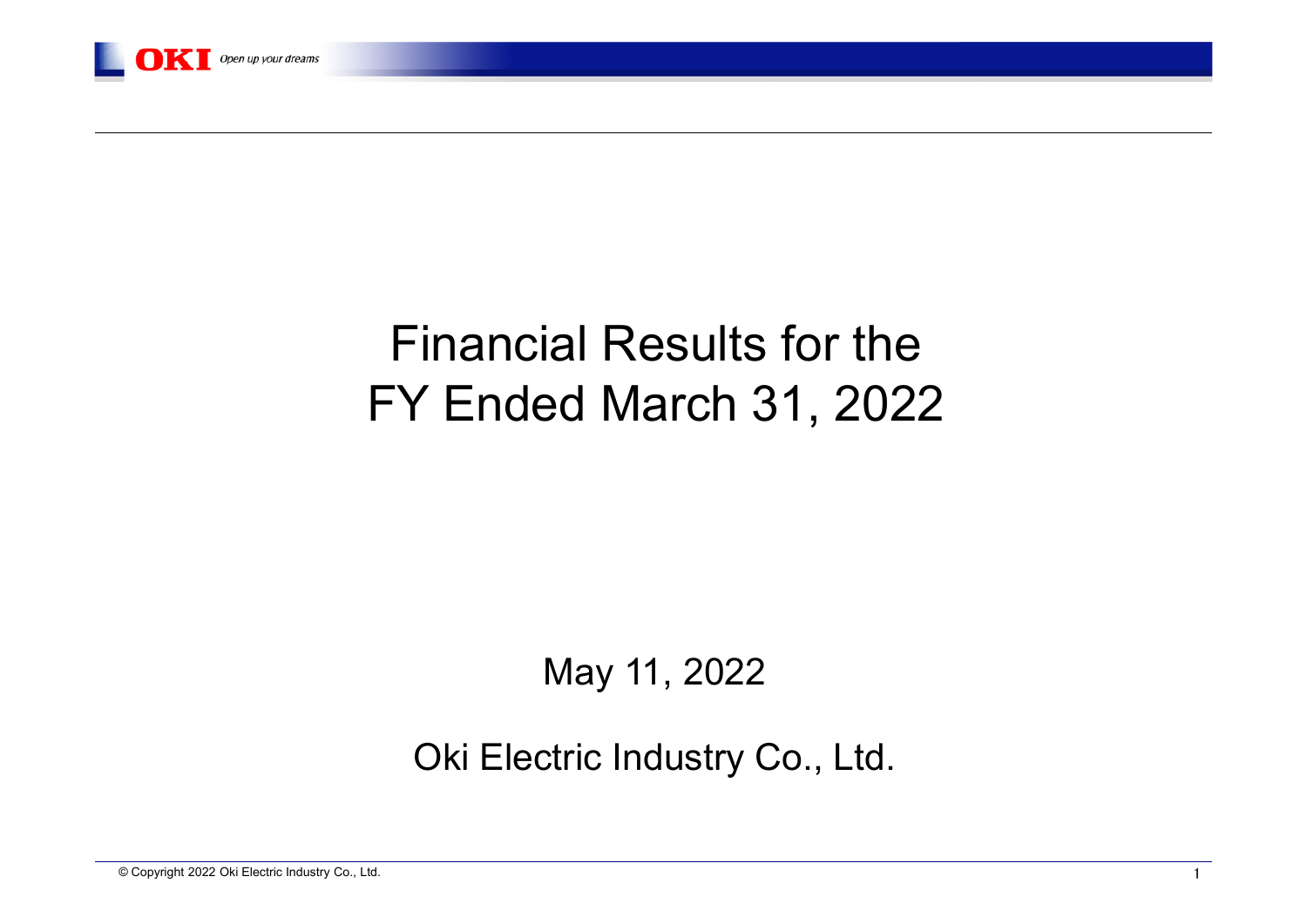

# 1. Financial Results for FY2022/32. Financial Forecasts for FY2023/33. Management Policy for FY2023/3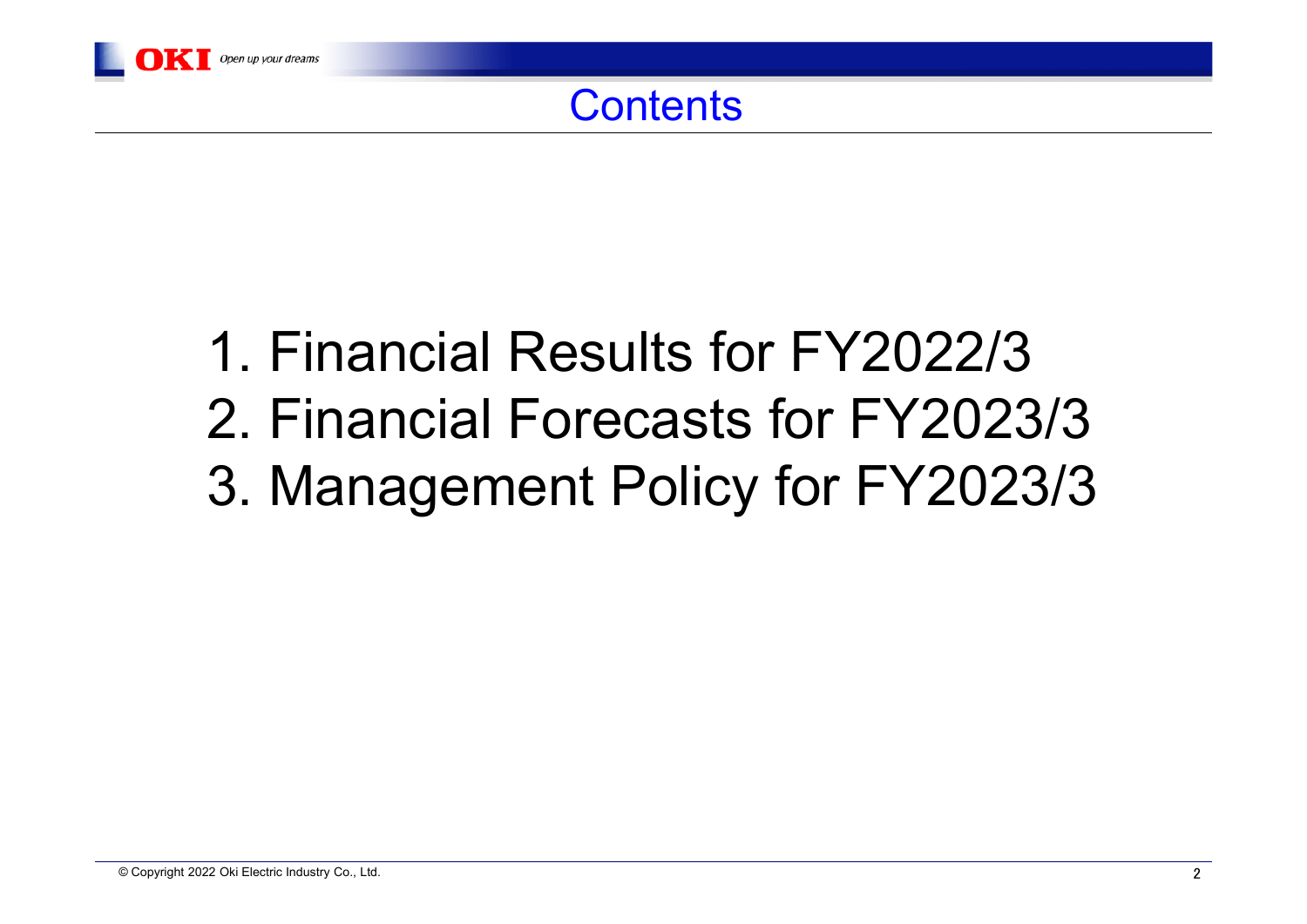

# 1. Financial Results for FY2022/3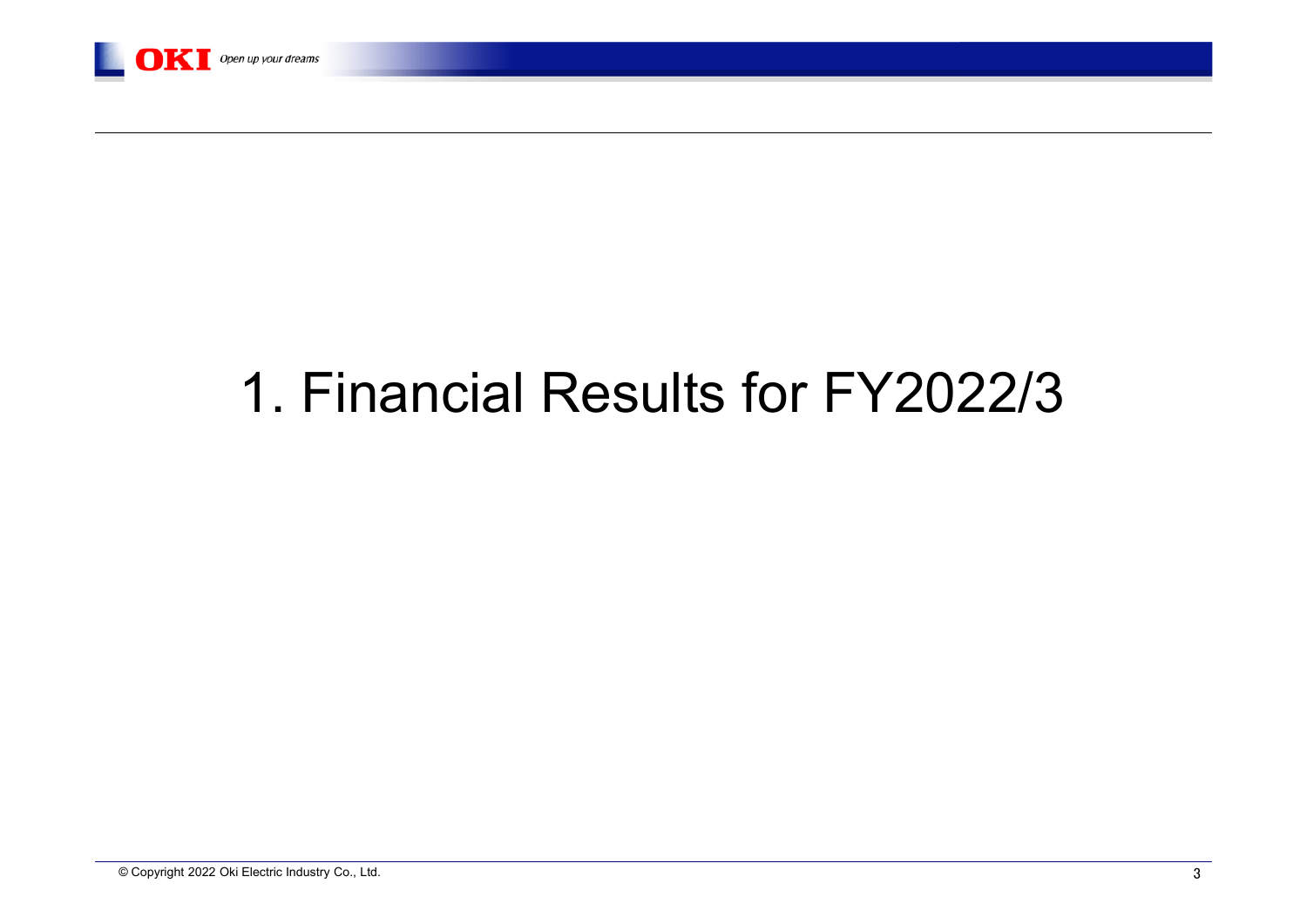## Summary of Financial Results

 $\blacksquare$  Substantial supply chain impact resulted in decrease in sales and fall in each profit . ■ Steadily implemented investments for the future and planned structural reforms. ■ Net income remained in the black, supported by the sale of assets in non-focused areas and foreign exchange gains.

|                                            | FY2022/3       | FY2022/3                           |          | FY2021/3       |          |
|--------------------------------------------|----------------|------------------------------------|----------|----------------|----------|
| (Billion yen)                              | <b>Results</b> | <b>Forecasts</b><br>(As of Feb. 7) | Variance | <b>Results</b> | Variance |
| Net sales                                  | 352.1          | 365.0                              | (12.9)   | 392.9          | (40.8)   |
| Operating income                           | 5.9            | 9.0                                | (3.1)    | 8.9            | (3.0)    |
| Ordinary income                            | 7.7            | 9.0                                | (1.3)    | 8.8            | (1.1)    |
| Profit attributable to<br>owners of parent | 2.1            | 3.5                                | (1.4)    | (0.8)          | $+2.9$   |
|                                            |                |                                    |          |                |          |
| USD average exchange rate<br>(Yen)         | 112.4          | 111.8                              | $+0.6$   | 105.7          | $+6.7$   |
| EUR average exchange rate<br>(Yen)         | 130.6          | 130.2                              | $+0.4$   | 123.5          | $+7.1$   |

\*The accounting process was changed for SaaS (Software as a Service) at overseas subsidiaries applying IFRS. Accordingly, the said change is reflected in the values for results of FY2021/3. (The same applies hereinafter.)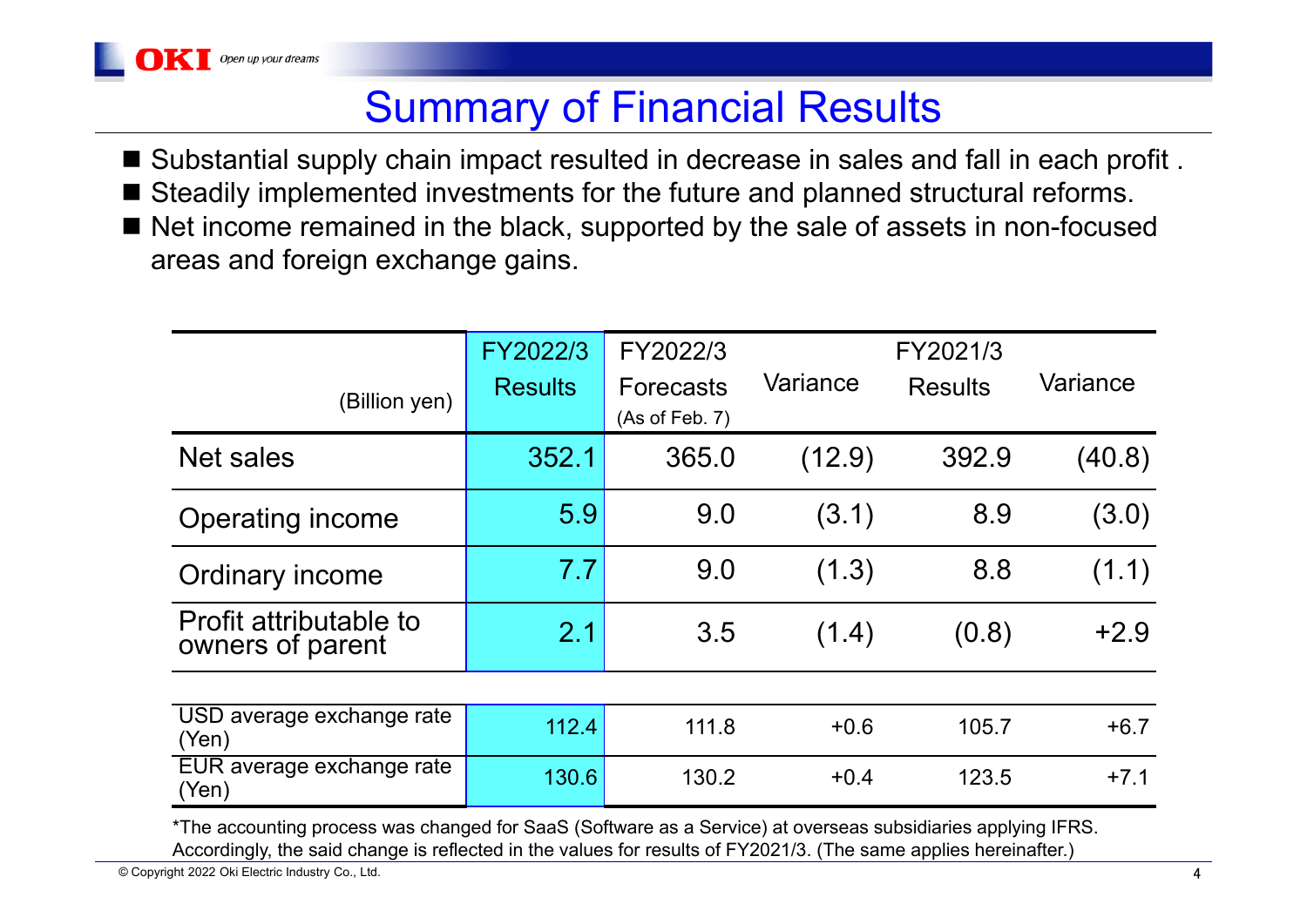### Segment Information (Net Sales/ Operating Income)

(Billion yen)

| <b>Net Sales</b>                  | FY2022/3<br><b>Results</b> | FY2022/3<br><b>Forecasts</b><br>(As of Feb. 7) | Variance  | FY2021/3<br><b>Results</b> | Variance |
|-----------------------------------|----------------------------|------------------------------------------------|-----------|----------------------------|----------|
| <b>Solution Systems</b>           | 162.6                      | 173.0                                          | (10.4)    | 190.8                      | (28.2)   |
| <b>Components &amp; Platforms</b> | 189.0                      | 191.5                                          | (2.5)     | 201.5                      | (12.5)   |
| <b>Others</b>                     | $0.4^{\circ}$              | 0.5                                            | (0.1)     | 0.6                        | (0.2)    |
| Total                             | 352.1                      | 365.0                                          | (12.9)    | 392.9                      | (40.8)   |
|                                   |                            |                                                |           |                            |          |
| <b>Operating Income</b>           | FY2022/3<br><b>Results</b> | FY2022/3<br><b>Forecasts</b><br>(As of Feb. 7) | Variance  | FY2021/3<br><b>Results</b> | Variance |
| <b>Solution Systems</b>           | 9.5                        | 12.5                                           | (3.0)     | 16.3                       | (6.8)    |
| <b>Components &amp; Platforms</b> | 3.5                        | 3.5                                            | $\pm 0.0$ | (1.0)                      | $+4.5$   |
| <b>Others</b>                     | 0.3                        | 0.0                                            | $+0.3$    | (0.1)                      | $+0.4$   |
| Corporate & Eliminations          | (7.5)                      | (7.0)                                          | (0.5)     | (6.4)                      | (1.1)    |
| Total                             | 5.9                        | 9.0                                            | (3.1)     | 8.9                        | (3.0)    |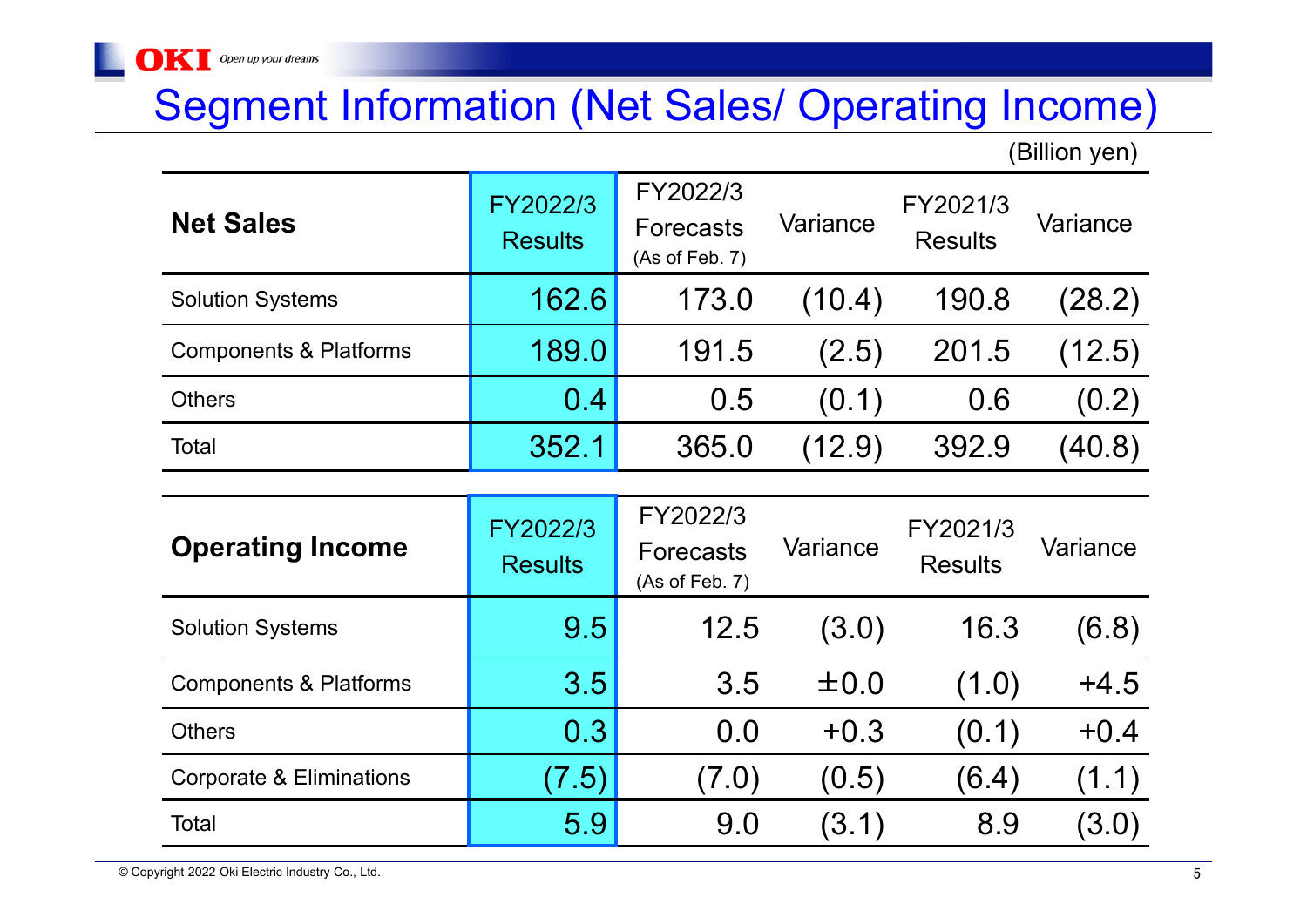## Reasons for Changes in Operating Income

- Changes in volume was negative due to a decrease in Solution Systems, despite strong demand for FA/semiconductor manufacturing equipment.
- Impact of material procurement exceeded the previous forecast.
- Fixed costs improved through structural reform, reduction of group common costs, and cost control.

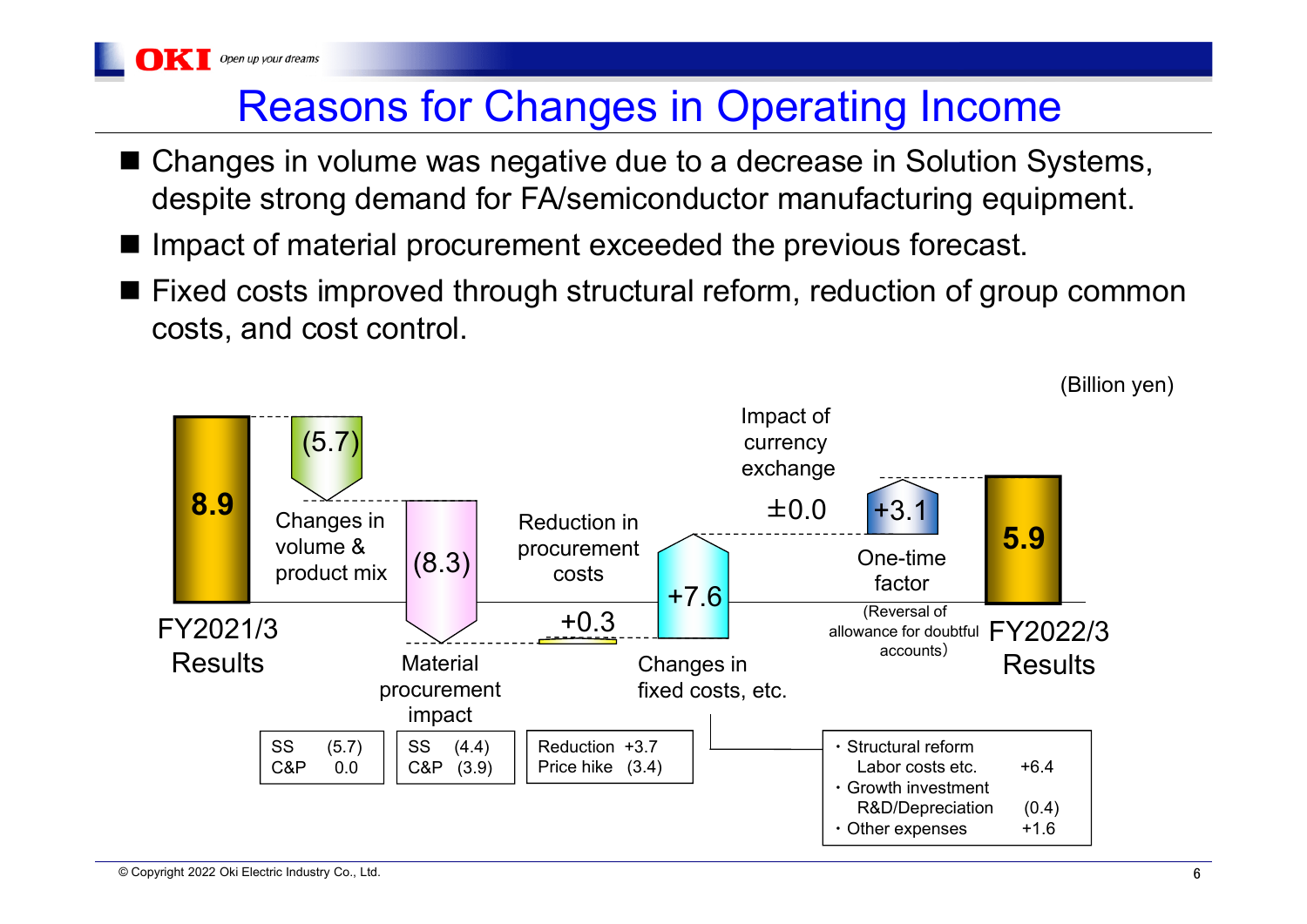

- Fell in each subsegment due to the impact of material procurement (¥13.1 B decrease in sales) and investment restraint. (DX domain sales of ¥32.3 B)
- Made steady progress in efforts to expand sales in the DX domain despite failure to achieve its target.
- Completed business transfer procedure for aircraft instrument business.

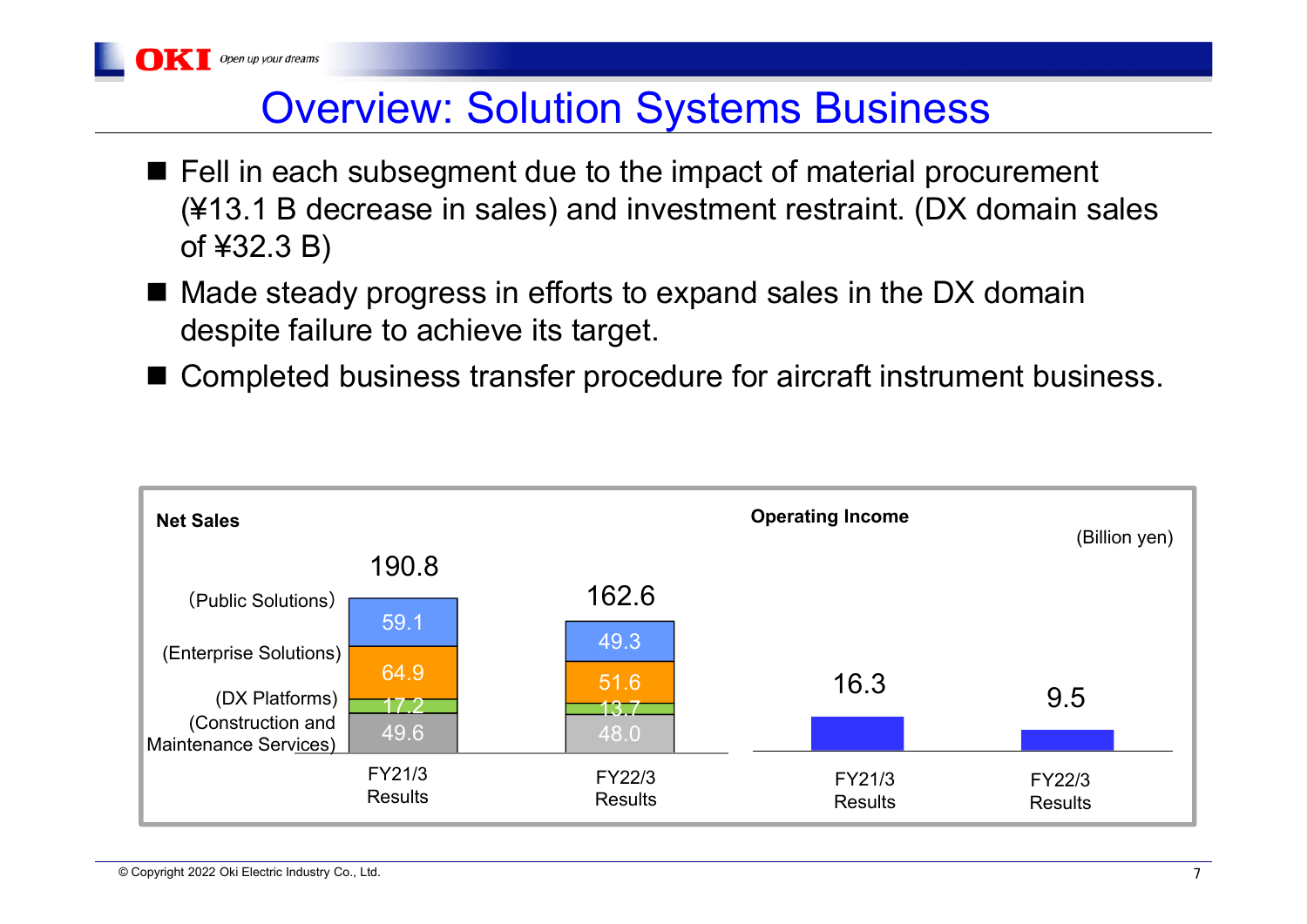

### Overview: Components & Platforms Business

■ Components: sales decreased due to impact of materials procurement (¥10.0 B decrease in sales).

■ Mono-zukuri Platforms: sales increased YOY due to strong demand for FA/semiconductor manufacturing equipment, despite impact of materials procurement (¥6.7 B decrease in sales).

■ Profits returned to black due to a reduction in fixed costs in the Peripheral Products business.

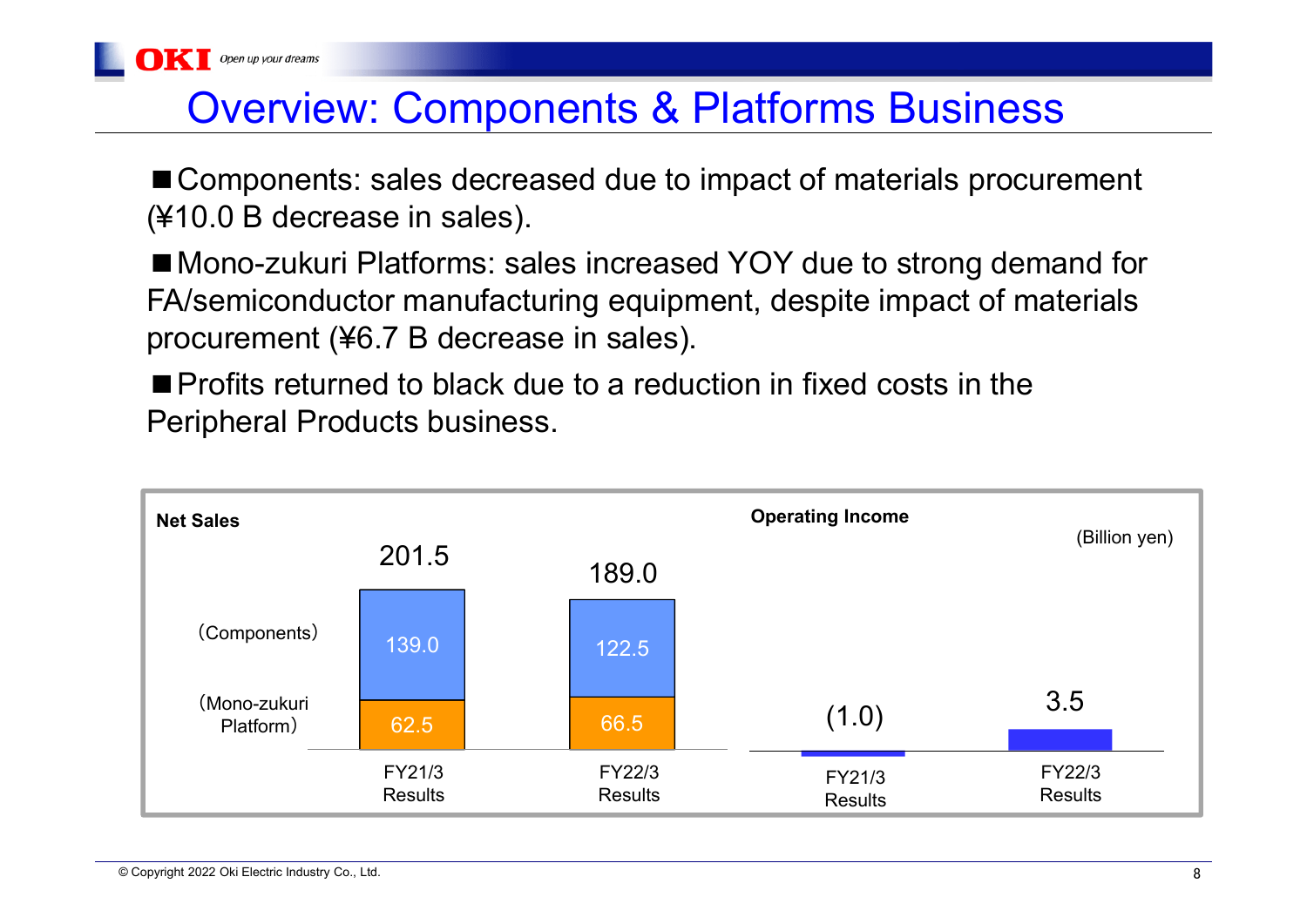

- $\blacksquare$  There is no major change in the composition of each asset and liability. Total assets were reduced.
- Shareholders' equity ratio decreased by 0.9 points

| (Billion yen)                    | Mar. 2022 | Mar. 2021 | Variance |
|----------------------------------|-----------|-----------|----------|
| <b>Current assets</b>            | 211.8     | 222.2     | (10.4)   |
| <b>Fixed assets</b>              | 157.3     | 149.4     | $+7.9$   |
| <b>Assets</b>                    | 369.2     | 371.5     | (2.3)    |
| <b>Current liabilities</b>       | 158.0     | 154.2     | $+3.8$   |
| <b>Fixed liabilities</b>         | 103.6     | 105.8     | (2.2)    |
| Liabilities                      | 261.5     | 259.9     | $+1.6$   |
| Shareholders' equity             | 107.4     | 111.4     | (4.0)    |
| <b>Others</b>                    | 0.2       | 0.3       | (0.1)    |
| Net assets                       | 107.6     | 111.6     | (4.0)    |
| Total liabilities and net assets | 369.2     | 371.5     | (2.3)    |
|                                  |           |           | $\sim$   |

| Shareholders' equity ratio (%) |  |  |
|--------------------------------|--|--|
| $D/E$ ratio (times)            |  |  |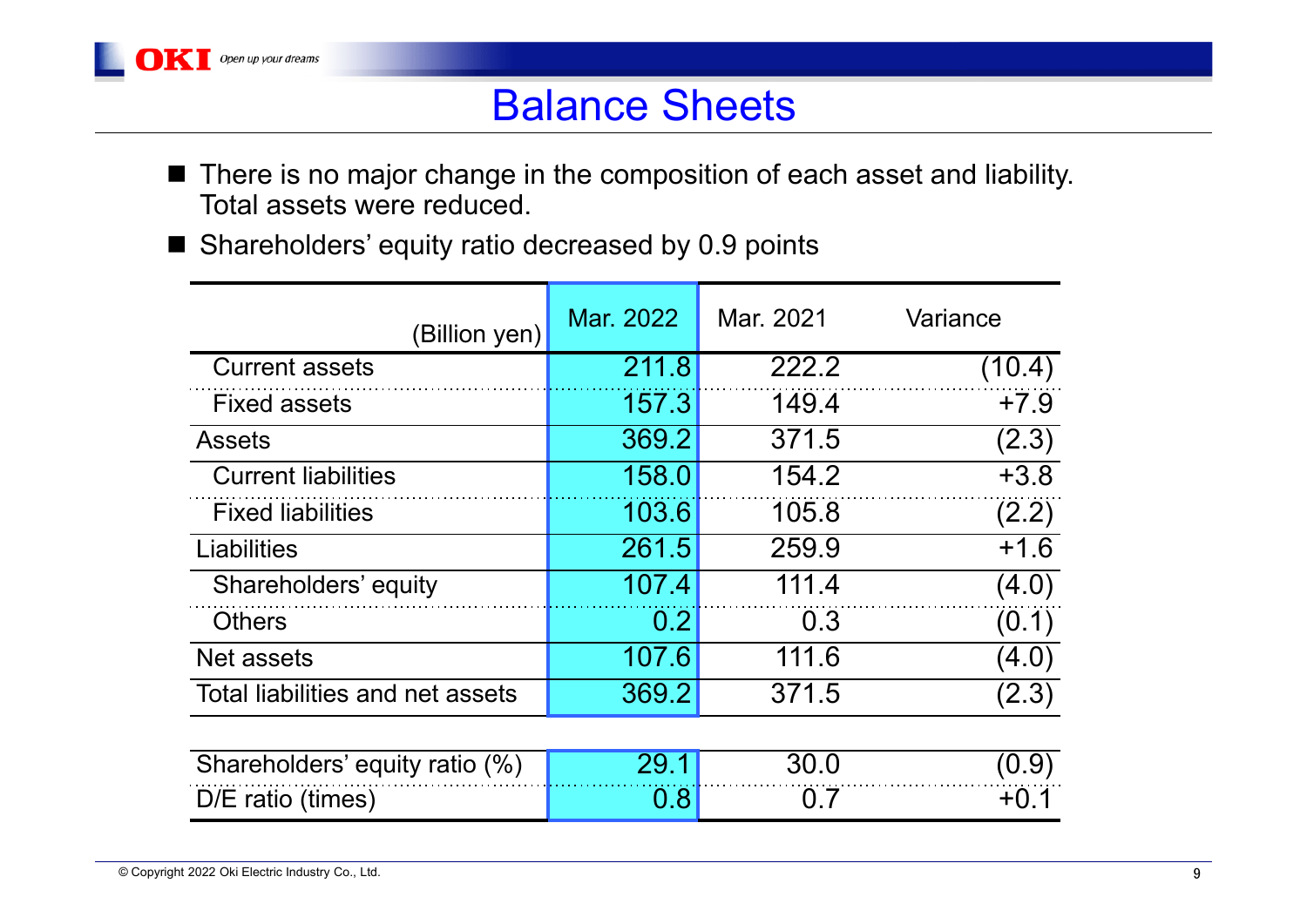

### Cash Flows

■ Operating cash flow worsened YOY due to an increase in working capital caused by the supply chain impact.

| (Billion yen)                                    | FY2022/3<br>(Results) | FY2021/3<br>(Results) | Variance |
|--------------------------------------------------|-----------------------|-----------------------|----------|
| I Cash flows from operating activities           | 5.9                   | 17.4                  | (11.5)   |
| II Cash flows from investing activities          | (17.6)                | (13.8)                | (3.8)    |
| Free cash flows $(I + I I)$                      | (11.7)                | 3.6                   | (15.3)   |
| $\mathbb I$ Cash flows from financing activities | 1.7                   | (8.9)                 | $+10.6$  |
|                                                  |                       |                       |          |
| Cash and cash equivalents                        | 33.4                  | 41.8                  | (8.4)    |
|                                                  |                       |                       |          |
| Purchases of PP&E and intangible assets          | 21.7                  | 25.8                  | (4.1)    |
| Depreciation                                     | 12.6                  | 12.8                  | (0.2)    |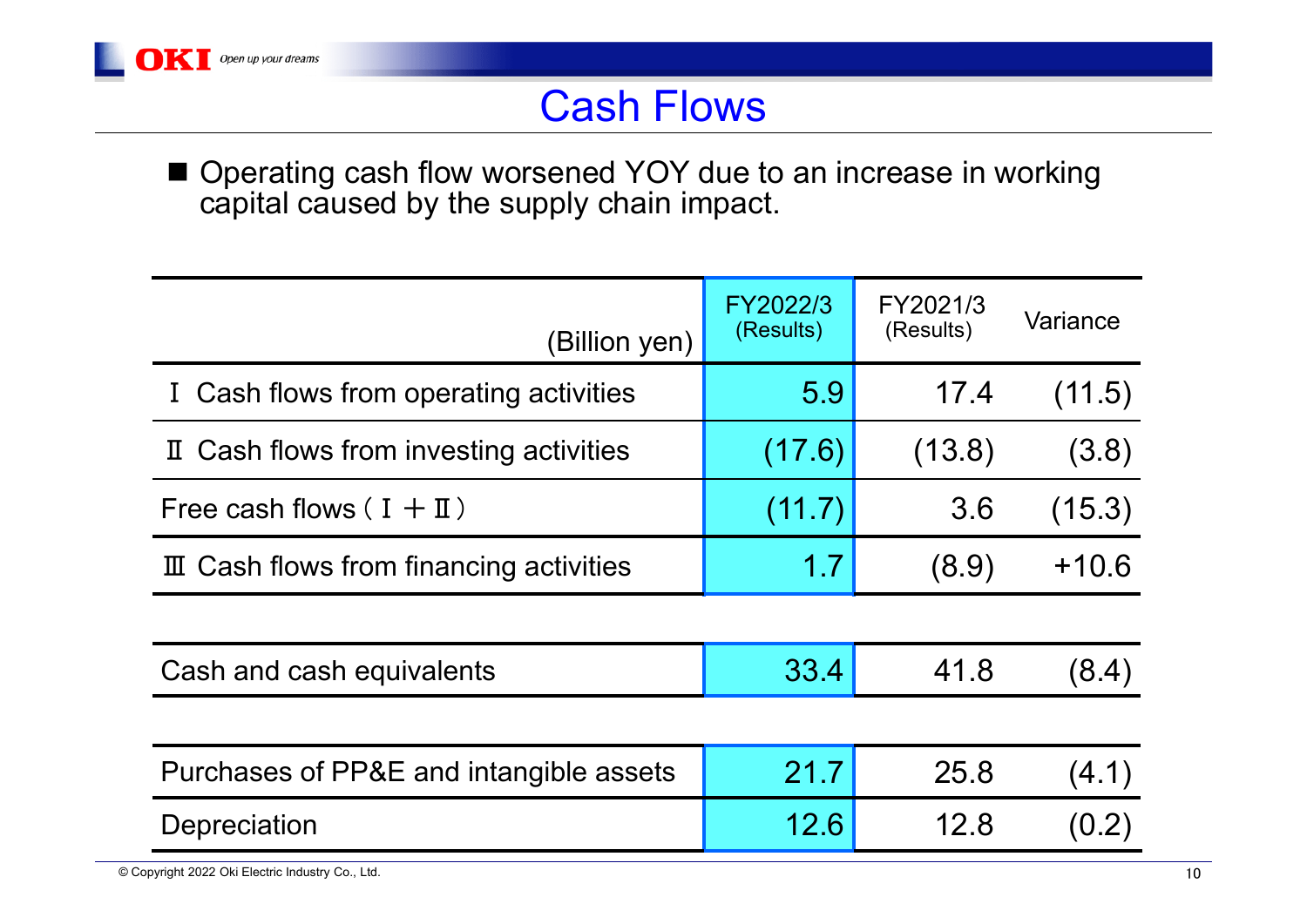

## (Reference) Quarterly Results

(Billion yen)

| <b>Net Sales</b>                 | FY2021/3 |      |      |       | FY2022/3  |      |      |      |       |           |
|----------------------------------|----------|------|------|-------|-----------|------|------|------|-------|-----------|
|                                  | 1Q       | 2Q   | 3Q   | 4Q    | <b>FY</b> | 1Q   | 2Q   | 3Q   | 4Q    | <b>FY</b> |
| <b>Solution Systems</b>          | 39.6     | 43.1 | 44.6 | 63.5  | 190.8     | 33.9 | 35.0 | 38.7 | 55.0  | 162.6     |
| Components &<br><b>Platforms</b> | 41.6     | 48.9 | 48.6 | 62.4  | 201.5     | 45.9 | 44.8 | 47.8 | 50.5  | 189.0     |
| <b>Others</b>                    | 0.2      | 0.1  | 0.2  | 0.1   | 0.6       | 0.1  | 0.1  | 0.1  | 0.1   | 0.4       |
| Total                            | 81.4     | 92.1 | 93.4 | 126.0 | 392.9     | 79.9 | 79.9 | 86.6 | 105.7 | 352.1     |

| <b>Operating</b>                 |       |       | FY2021/3 |       |           |       |       | FY2022/3 |       |           |
|----------------------------------|-------|-------|----------|-------|-----------|-------|-------|----------|-------|-----------|
| <b>Income</b>                    | 1Q    | 2Q    | 3Q       | 4Q    | <b>FY</b> | 1Q    | 2Q    | 3Q       | 4Q    | <b>FY</b> |
| <b>Solution Systems</b>          | 1.8   | 2.2   | 2.5      | 9.8   | 16.3      | (0.1) | (0.1) | 1.7      | 8.0   | 9.5       |
| Components &<br><b>Platforms</b> | (1.6) | (2.1) | (0.6)    | 3.3   | (1.0)     | (1.6) | 0.4   | 4.3      | 0.4   | 3.5       |
| <b>Others</b>                    | 0.0   | (0.1) | (0.1)    | 0.1   | (0.1)     | 0.0   | 0.1   | 0.1      | 0.1   | 0.3       |
| Corporate &<br>Eliminations      | (1.2) | (1.6) | (1.8)    | (1.8) | (6.4)     | (1.3) | (1.8) | (2.1)    | (2.3) | (7.5)     |
| Total                            | (1.1) | (1.5) | 0.0      | 11.5  | 8.9       | (3.0) | (1.4) | 4.0      | 6.2   | 5.9       |

© Copyright 2022 Oki Electric Industry Co., Ltd. 11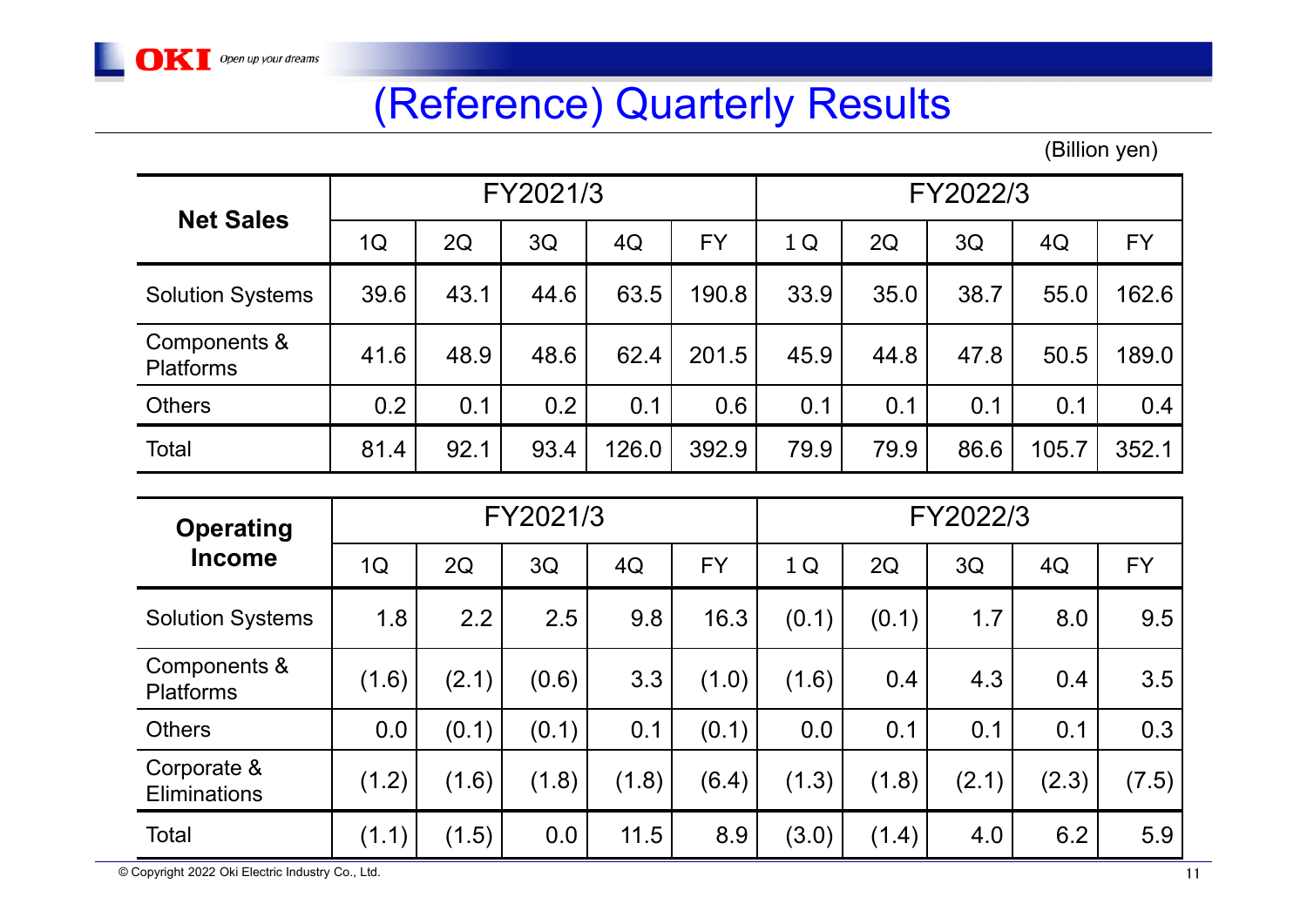

# 2. Financial Forecasts for FY2023/3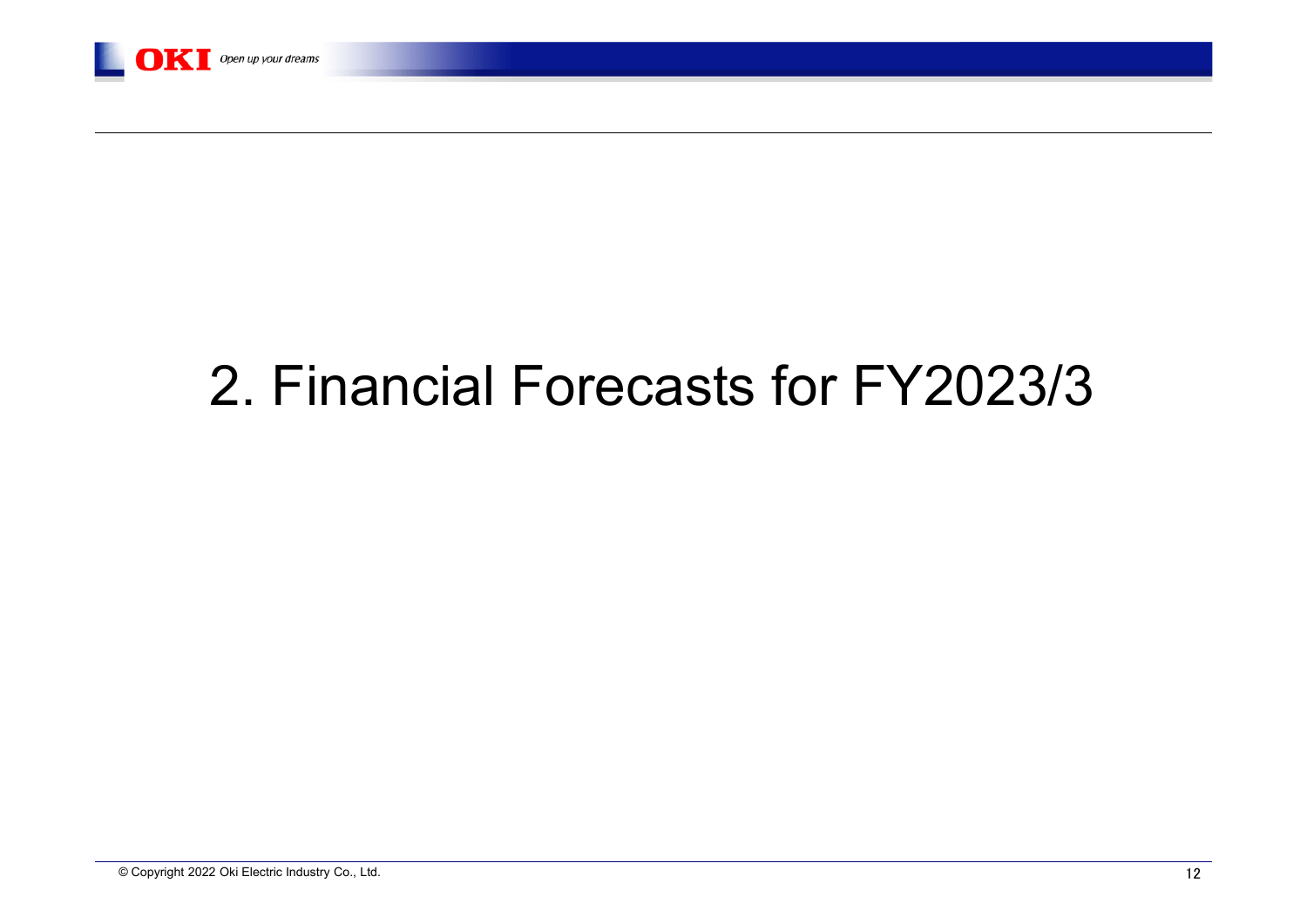### Financial Forecasts

- Medium-Term Business Plan 2022 not achieved; revised as single-year plan
- $\blacksquare$  Expect supply chain impact to continue this year
- Annual dividend plan: ¥30.00 per share

|                                    |                                            | FY2023/3         |                                                 | FY2022/3       | Variance |  |
|------------------------------------|--------------------------------------------|------------------|-------------------------------------------------|----------------|----------|--|
|                                    | (Billion yen)                              | <b>Forecasts</b> |                                                 | <b>Results</b> |          |  |
|                                    | Net sales                                  |                  | 210.0                                           | 162.6          | $+47.4$  |  |
| <b>Solution Systems</b>            | Operating income                           |                  | 14.0                                            | 9.5            | $+4.5$   |  |
| Components &                       | Net sales                                  |                  | 215.0                                           | 189.0          | $+26.0$  |  |
| <b>Platforms</b>                   | Operating income                           |                  | 2.0                                             | 3.5            | (1.5)    |  |
|                                    | Net sales                                  |                  | 0.0                                             | 0.4            | (0.4)    |  |
| <b>Others</b>                      | Operating income                           |                  | 0.0                                             | 0.3            | (0.3)    |  |
| Corporate &<br><b>Eliminations</b> | Operating income                           |                  | (7.0)                                           | (7.5)          | $+0.5$   |  |
|                                    | Net sales                                  |                  | 425.0                                           | 352.1          | $+72.9$  |  |
|                                    | Operating income                           |                  | 9.0                                             | 5.9            | $+3.1$   |  |
| Total                              | Ordinary income                            |                  | 8.0                                             | 7.7            | $+0.3$   |  |
|                                    | Profit attributable to<br>owners of parent |                  | 3.0                                             | 2.1            | $+0.9$   |  |
|                                    |                                            |                  | Exchange rate assumptions: ¥115/USD<br>¥130/EUR |                |          |  |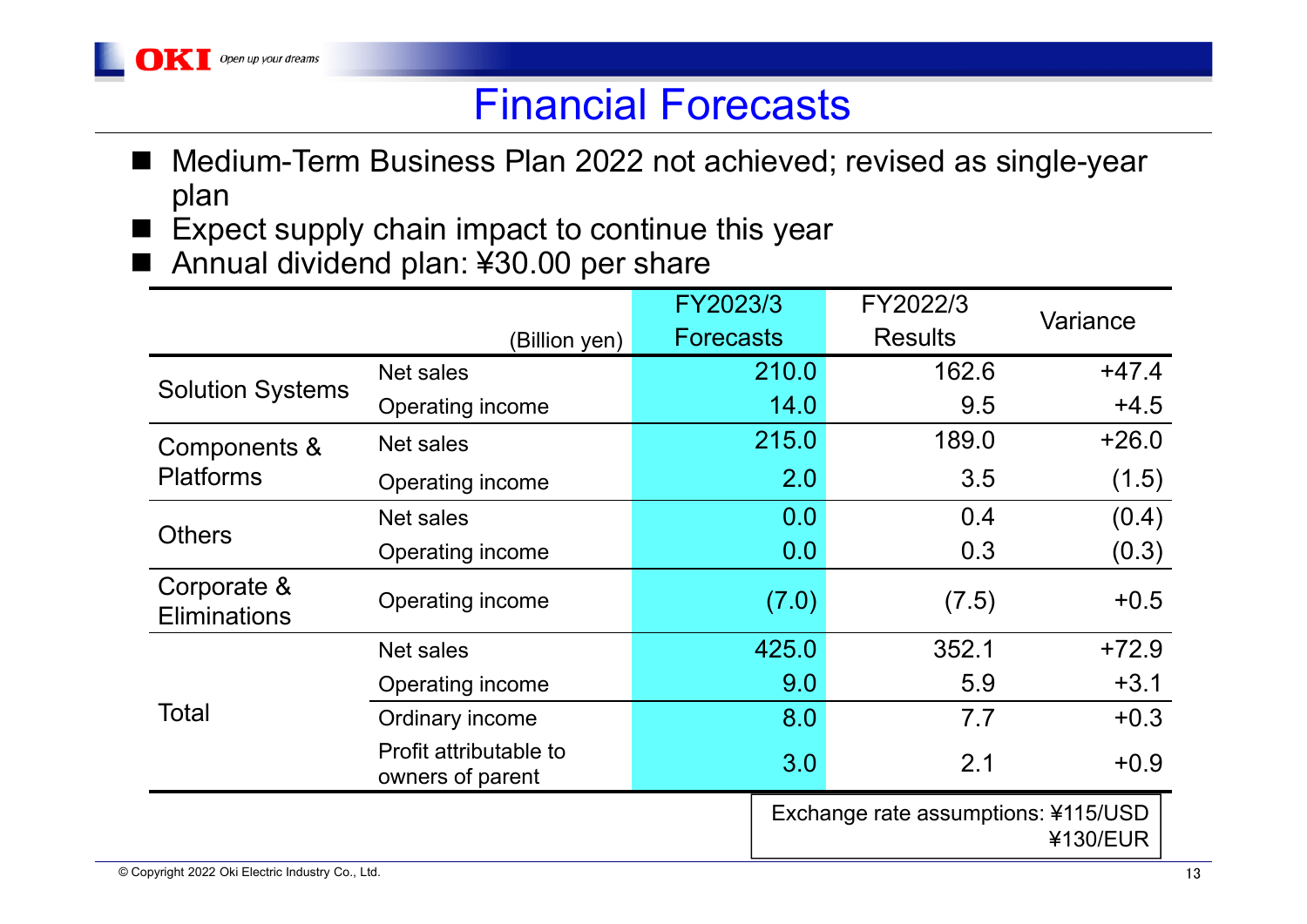## (Reference) Reasons for Changes in Operating Income

■ Plan YOY profit increase by offsetting the negative impact of supply chain issues and one-time factor with increases in volume, including shift from previous year, and improvement in fixed costs.



(Billion yen)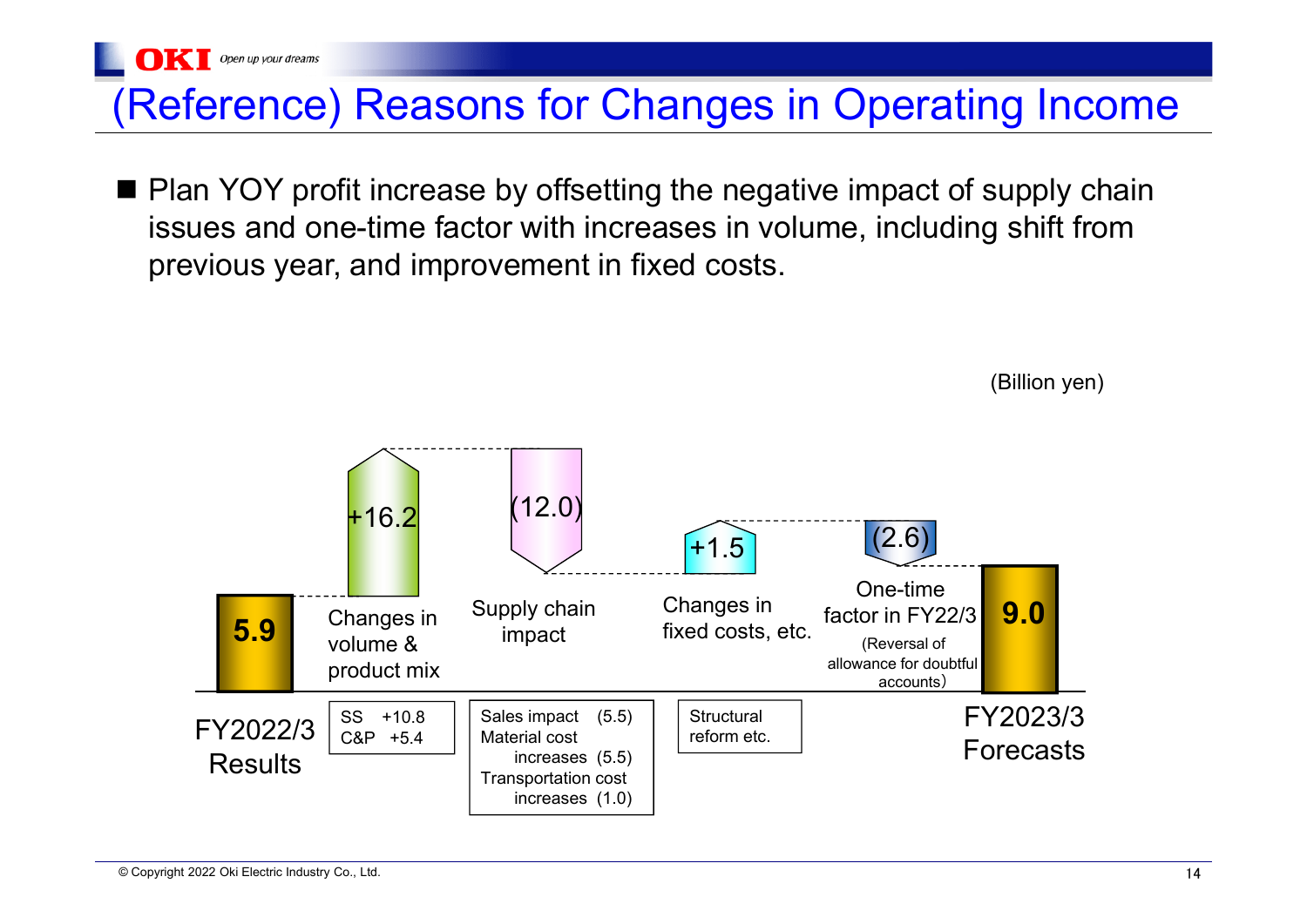

### (Reference) Business Overview

#### Solution Systems Business



#### Components & Platforms Business



© Copyright 2022 Oki Electric Industry Co., Ltd. 15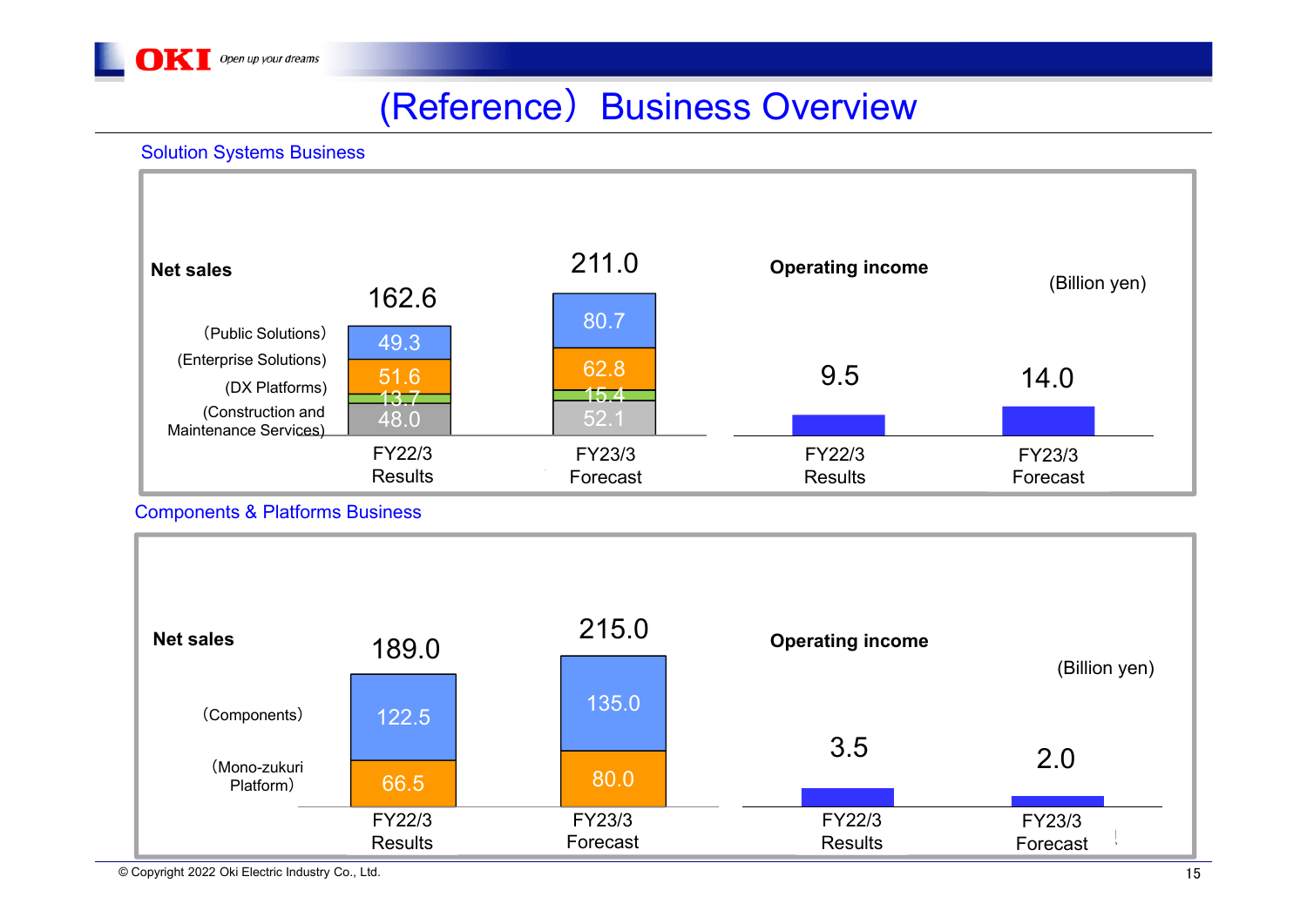## (Reference) Investments and Cash Flows Forecasts

■ Continue to make investments essential for sustainable growth.

| Investments<br>(Billion yen)                                   | FY2023/3<br><b>Forecasts</b> | FY2022/3<br><b>Results</b> | Variance |
|----------------------------------------------------------------|------------------------------|----------------------------|----------|
| Capital Expenditure*                                           | 25.0                         | 22.3                       | $+2.7$   |
| Depreciation*                                                  | 14.0                         | 11.5                       | $+2.5$   |
| R&D                                                            | 12.0                         | 11.5                       | $+0.5$   |
| *Scope: property, plant, and equipment, and intangible assets. |                              |                            |          |
| <b>Cash Flows</b><br>(Billion yen)                             | FY2023/3<br><b>Forecasts</b> | FY2022/3<br><b>Results</b> | Variance |
|                                                                |                              |                            |          |
| I Cash flows from operating activities                         | 22.0                         | 5.9                        | $+16.1$  |
| If Cash flows from investing activities                        | (24.0)                       | (17.6)                     | (6.4)    |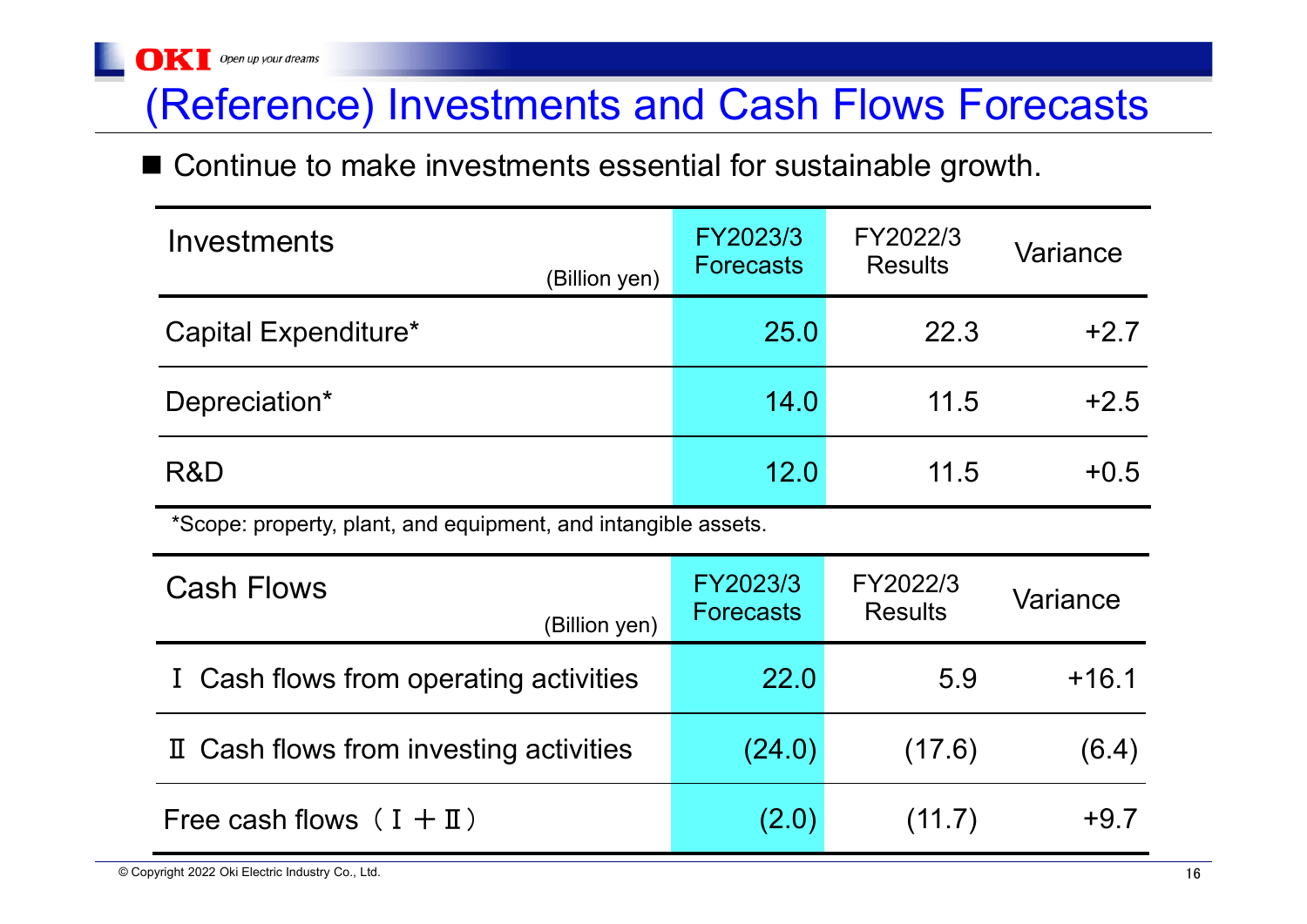

# 3. Management Policy for FY2023/3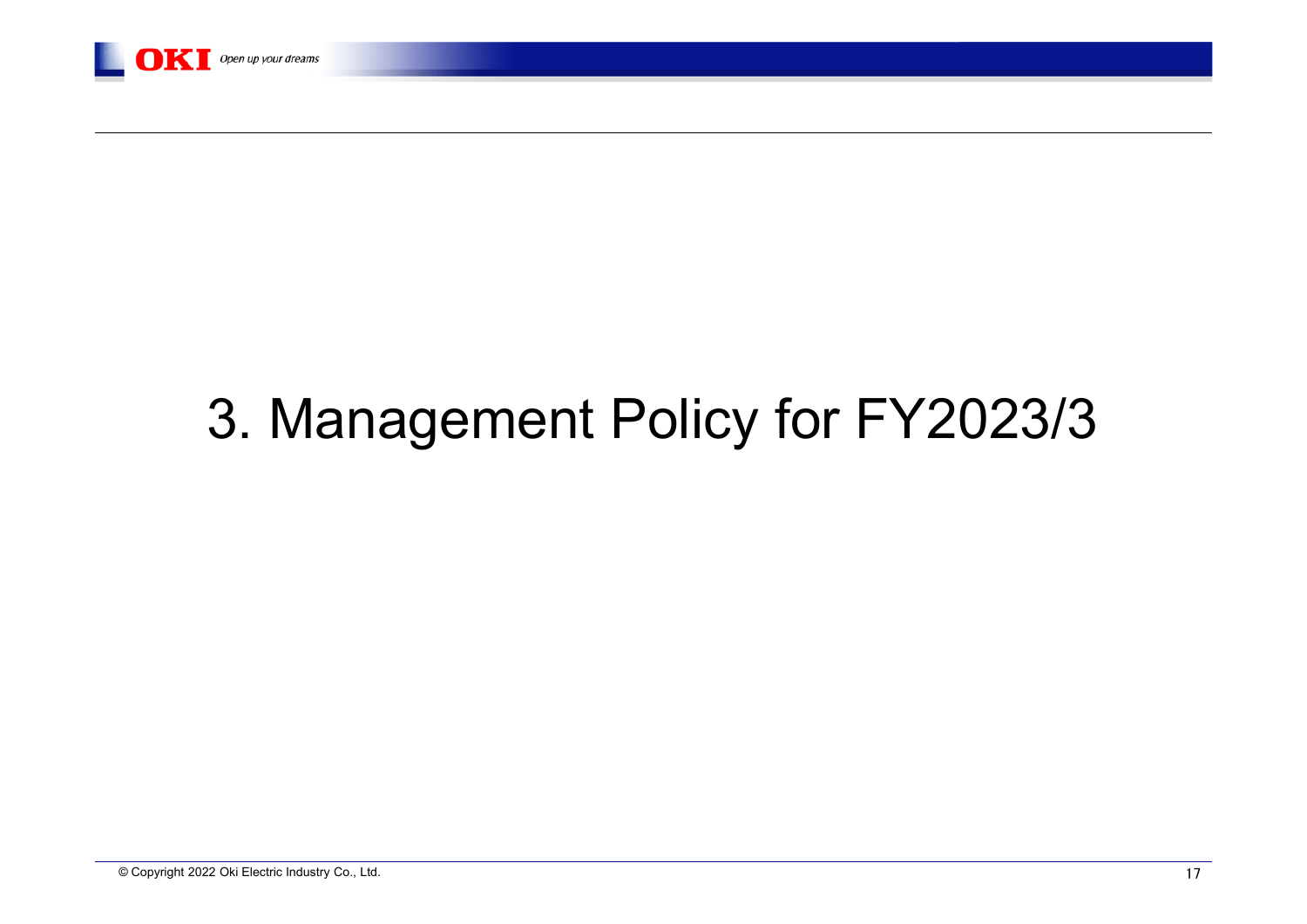# Progress of Medium-Term Business Plan 2022

#### **【Structural Reforms 】**

Open up your dreams

#### **① Restructuring Business Portfolio**

- • Strengthen development structure (700 people)
- $\bullet$  Narrow down printer models and rationalization of overseas sales sites

#### **②Strengthening Mono-zukuri Infrastructure**

• Integration/reorganization of production subsidiaries, review of overseas production sites, promotion of Virtual One Factory, transition to smart factory

#### **③Cost Reforms in Shared Group Functions**

- •Procurement cost
- • Personnel and expenses: function sharing, office efficiency

### **【Growth Strategy 】**

#### **①Solution Systems**

- •Increase sales in DX domain
- •Acquire aviation equipment business

#### **②Components & Platforms**

- • Create new products and strengthen market access
- • Expand DMS in Mono-zukuri Platforms business

#### **③Innovation**

•Challenge new fields for new normal

**④Growth Investment︓Investment execution in accordance with strategy**

**Environmental changes since the formulation of the Medium-Term Business Plan (prolonged COVID-19 and normalization of supply chain issues)**



Difficulty in achieving targets of Medium-Term Business Plan 2022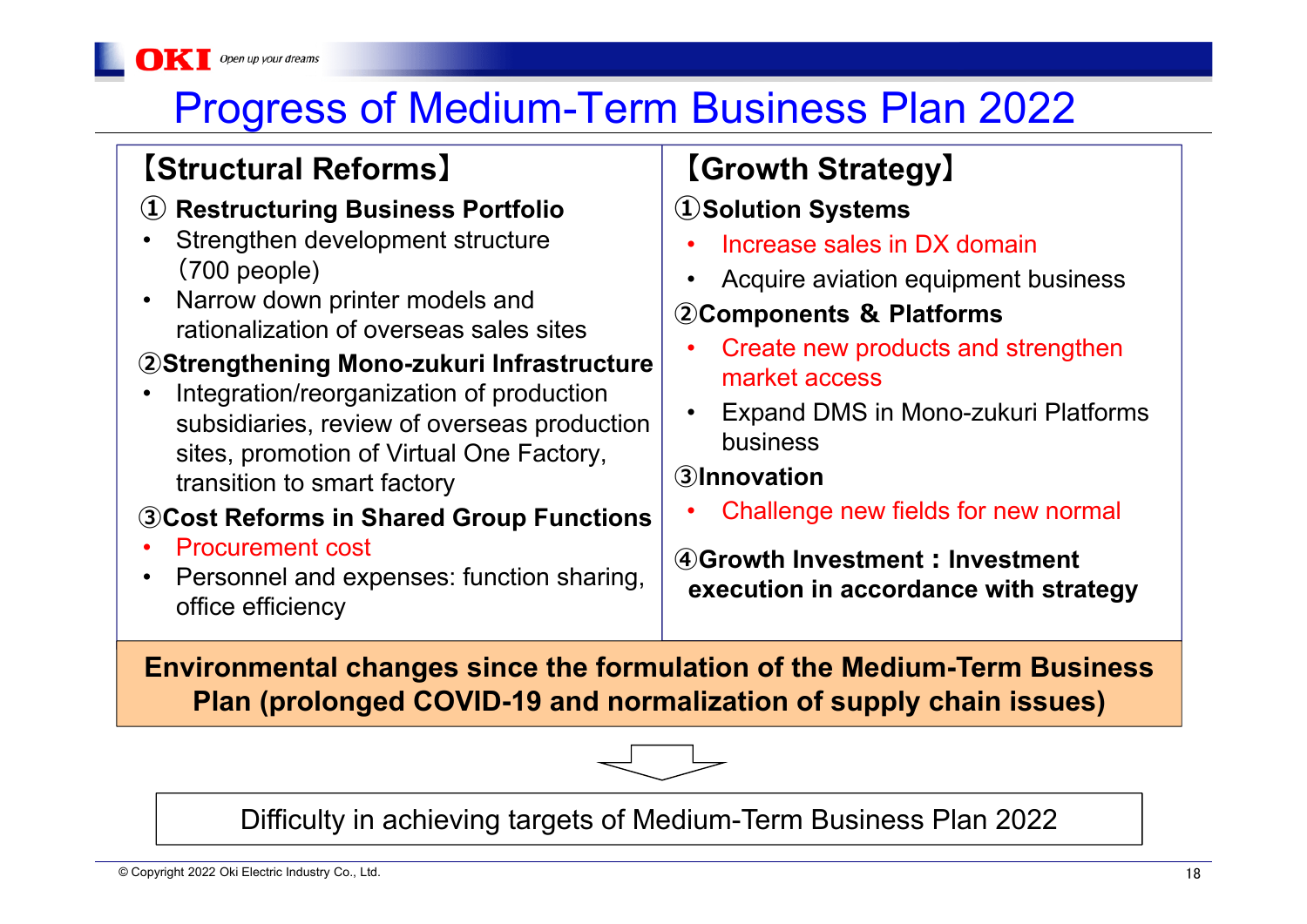

#### FY2023/3 Management Policy and Direction of Next Medium-Term Business Plan

■ Based on the changes in the business environment since the formulation of the **Medium-Term Business Plan 2022 and the progress of the Medium-Term Business Plan, FY2023/3 change to a single-year plan.**

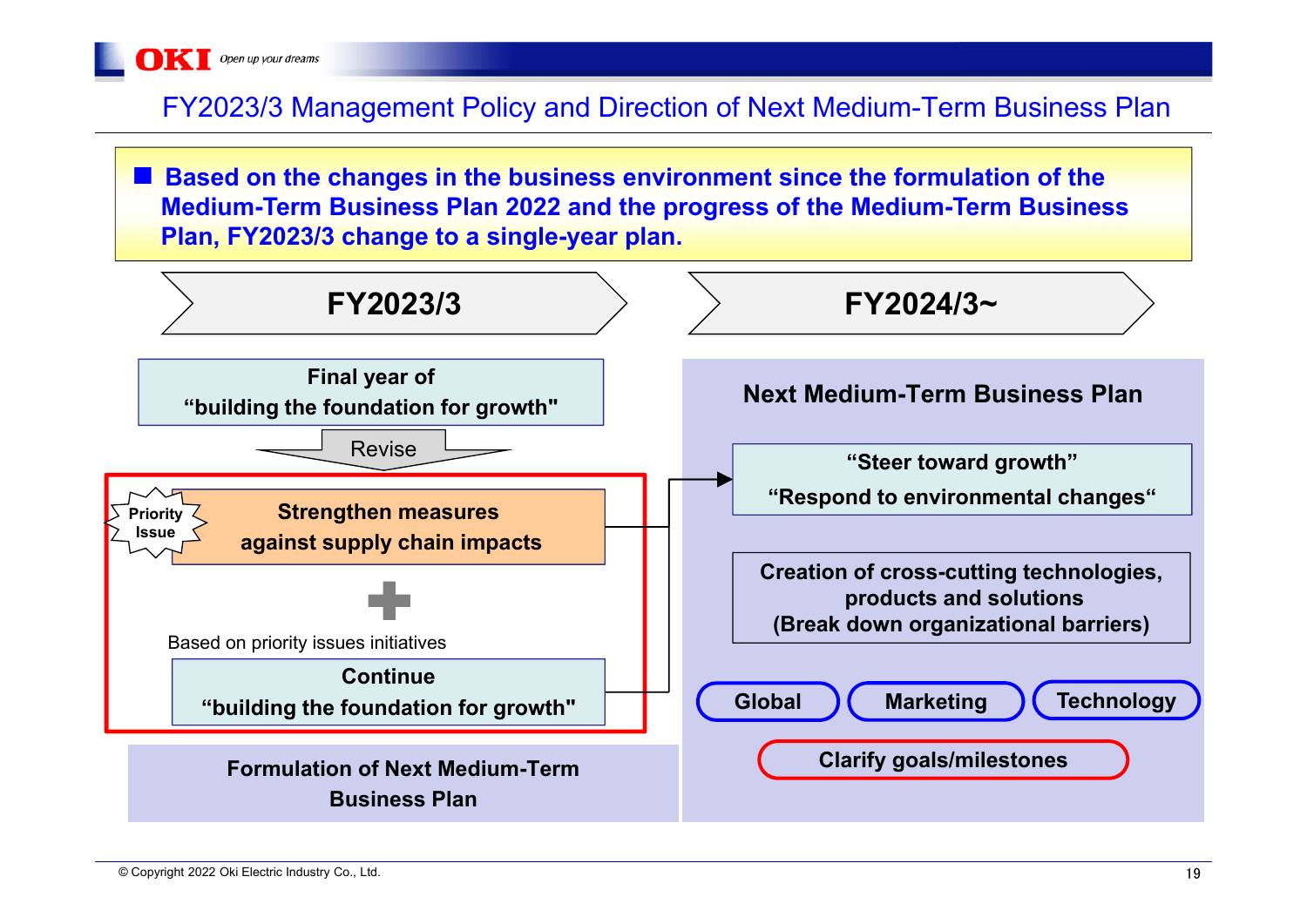# (Reference) Major Products and Services

#### ■ Public Solutions

Open up your dreams

- Roads (ETC, VICS), air traffic control, disaster preparedness, fire prevention
- Business systems for central government offices, government statistics systems
- Defense systems (underwater acoustics, information)
- Infrastructure monitoring

#### **■ Enterprise Solutions**

- Carrier networks, video distribution, 5G/local 5G
- Bank branch systems, system to centralized back office operations
- Railway ticket issuance systems, airport check-in systems
- Manufacturing systems (ERP, IoT)

#### **DX Platforms (products and services)**

- AI edge computers, sensors, IoT networks
- PBXs, business phones, contact centers
- Cloud services
- Construction and Maintenance Services

#### **Solution Systems Components & Platforms**

#### **Components**

- ATMs, cash handling equipment
- Bank branch terminals, ticket reservations issuing terminals, check-in terminals
- ATM monitoring/operation services
- LED printers
- Wide format inkjet printers
- Dot-impact printers
- Mono-zukuri Platforms
- Consigned designing and manufacturing services
- Printed circuit boards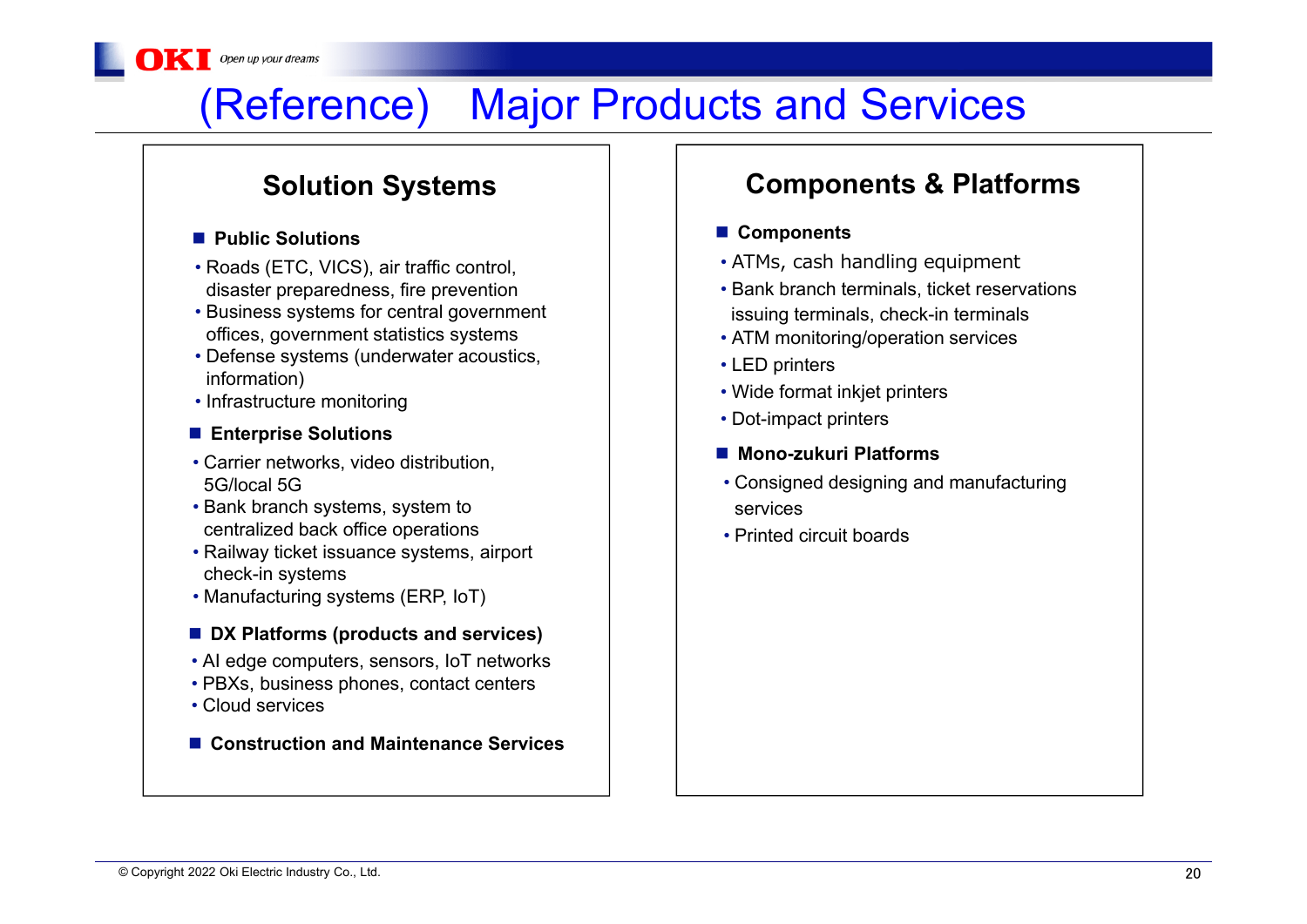- The projections and plans in this material are based on information currently available to OKI as of the date of publication and certain assumptions judged as rational, therefore actual results are subject to change depending upon the changes of business environments and other conditions.
- Indication method of amounts in hundred millions (yen) are as follow:

Amounts in each item are rounded to the nearest hundred million yen. Variances are calculated in the hundred millions.